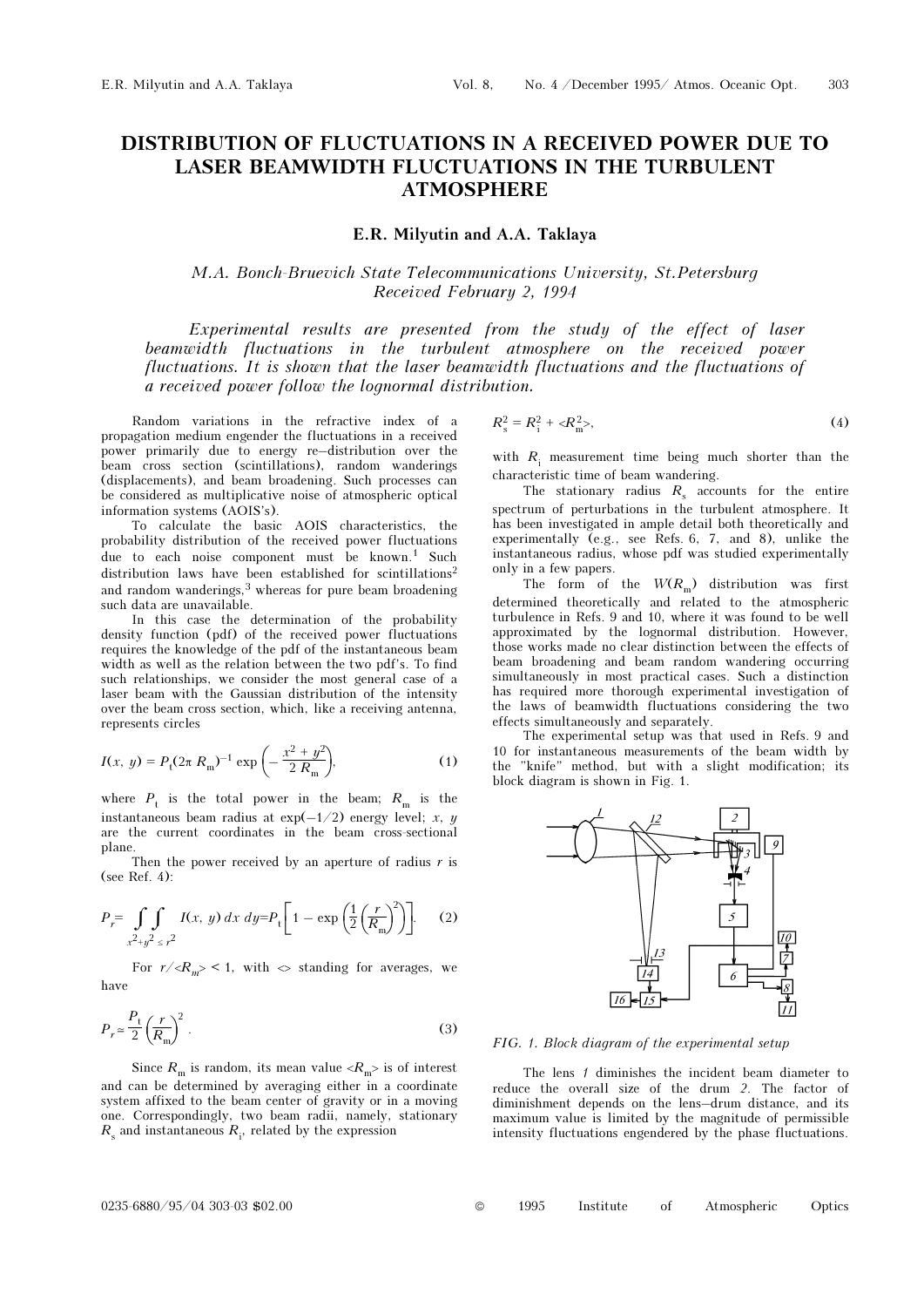For the given setup, the beam diameter was diminished threefold. The drum has eight rectangular notches. Its rotational speed  $(f = 50$  Hz) was chosen to be large enough to match a wide spectrum of the light beam intensity fluctuations in the atmosphere calculated in Ref. 11. For such a regime, intensity distribution over the beam cross section can be considered to be constant during measurement period ( $\tau_i \le i_k \sim 1$  ms).

After reflection from the flat immovable 12 and rotatable 3 semi–transparent mirrors, the beam is transmitted through the filter 4 designed for background suppressing, and is focused onto the photodiode receiver 5. The photodiode output voltage is processed with the special electronic device 6, which generated pulses with amplitudes proportional to either the width or the displacement of the beam. The pulses are then statistically processed by the AI– 128 pulse analyzers (7 and 8) whose outputs were connected with the digital printers 10 and 11 recording histograms.

To measure displacements, a synchronizing pulse triggering the integrator of the module 6 was generated in the module 9 when the drum notch edge covered the IR radiation from a photodiode located ahead of a special photodetector. Simultaneously with the beamwidth and displacement measurements, the fluctuations in the received power were measured by the photodetector 14, whose aperture was formed by the diaphragm 13, were then converted into a voltage for subsequent statistical processing by the AI–256 pulse analyzer 15, and were recorded by the digital printer  $16$ .

Thus, the measurement results represent three histograms of pdf of desired quantities that were recorded by digital printers for their subsequent processing on a computer.

The 4-month measurements were made at the polygon of the Institute of Physical Research (IFR) (Ashtarak, Armenia) on two parallel horizontal paths (separated by 3 m) 950 m long located at altitudes of 15 m above the ground. The main path was used to measure random wanderings, instantaneous beam radius, and received power, and the auxiliary path was used to measure the parameter  $C_n^2$  with a device for measuring the diameter of a laser spot at the focus of the receiving lens.<sup>12</sup> The device ensured  $C_n^2$ measurements in the range from  $5.10^{-16}$  to  $5.10^{-13}$  m<sup>-2/3</sup>. One measurement run lasted 240 s (sufficient to process 96 000 pulses).

Each measurement run was preceded by instrument calibration with the help of slits illuminated by a source with uniformly distributed radiation intensity. The device for measuring beam displacement was calibrated by successive displacements of slits (0.5– mm wide), while the device for measuring beam radius – by the use of a set of slits with fixed widths.

Examples of the measured instantenous beam radii are shown in Figs. 2 and 3. Figure 2 shows the probability density histograms of the fluctuations with  $2a = 7.10^{-2}$  m (a is the radius of the receiving aperture) for different values of  $C_n^2$  (cf. Table I), and Fig. 3 shows the probability distribution for the same  $C_n^2$  values. Table I presents the first, second, and second normalized moments calculated for the same histograms. From Fig. 2 and the measurement results we conclude that the instantaneous beam radius fluctuations do follow the lognormal distribution.

As seen from Fig. 2 and Table I, the mean radius of a beam and its variance grow with increasing  $C_n^2$ , but at the same time the relative magnitude of fluctuations decreases. Although the second normalized moment is only within the limits from 0.052 to 0.078, relative beamwidth fluctuations

may be as large as 23–28%, and since the intensity at the beam center is inversely proportional to the square of the beam radius, the relative intensity fluctuations engendered solely by the beamwidth fluctuations may be as large as 45–56%.



FIG. 2 Histograms of probability density of fluctuations of the instantaneous beam radius  $R_{\text{m}}$  for  $C_n^2 = 3.6 \cdot 10^{-15}$  (1), 5.1⋅10<sup>-15</sup> (2), 1.1⋅10<sup>-14</sup> (3), and 2.2⋅10<sup>-14</sup> m<sup>-2/3</sup> (4).



FIG. 3. Probability distribution corresponding to the histograms shown in Fig. 2..

TABLE I.

|   | $C_n^2$ ,<br>$\rm m^{-2/3}$ | $<$ 2 $R_{\rm m}$ >,<br>mm | $\langle (2 R_{\rm m})^2 \rangle$ ,<br>mm | $\langle R_{\rm m}^2 \rangle$<br>$\langle R_{\rm m} \rangle^2$ |
|---|-----------------------------|----------------------------|-------------------------------------------|----------------------------------------------------------------|
|   | $3.6 \cdot 10^{-15}$        | 22.6                       | 40.2                                      | 0.078                                                          |
| 2 | $5.1 \cdot 10^{-15}$        | 27.5                       | 49.1                                      | 0.069                                                          |
| 3 | $1.1 \cdot 10^{-14}$        | 41.6                       | 89.3                                      | 0.052                                                          |
| 4 | $2.2 \cdot 10^{-14}$        | 54.7                       | 175.3                                     | 0.058                                                          |

Since the instantaneous beam radius fluctuations and hence the received power fluctuations are engendered by cooperative effects of beam wandering and broadening, to eliminate the effect of wandering the beam was defocused in the receiving plane. As an example, Fig. 4 illustrates individual realization of the probability distribution of the